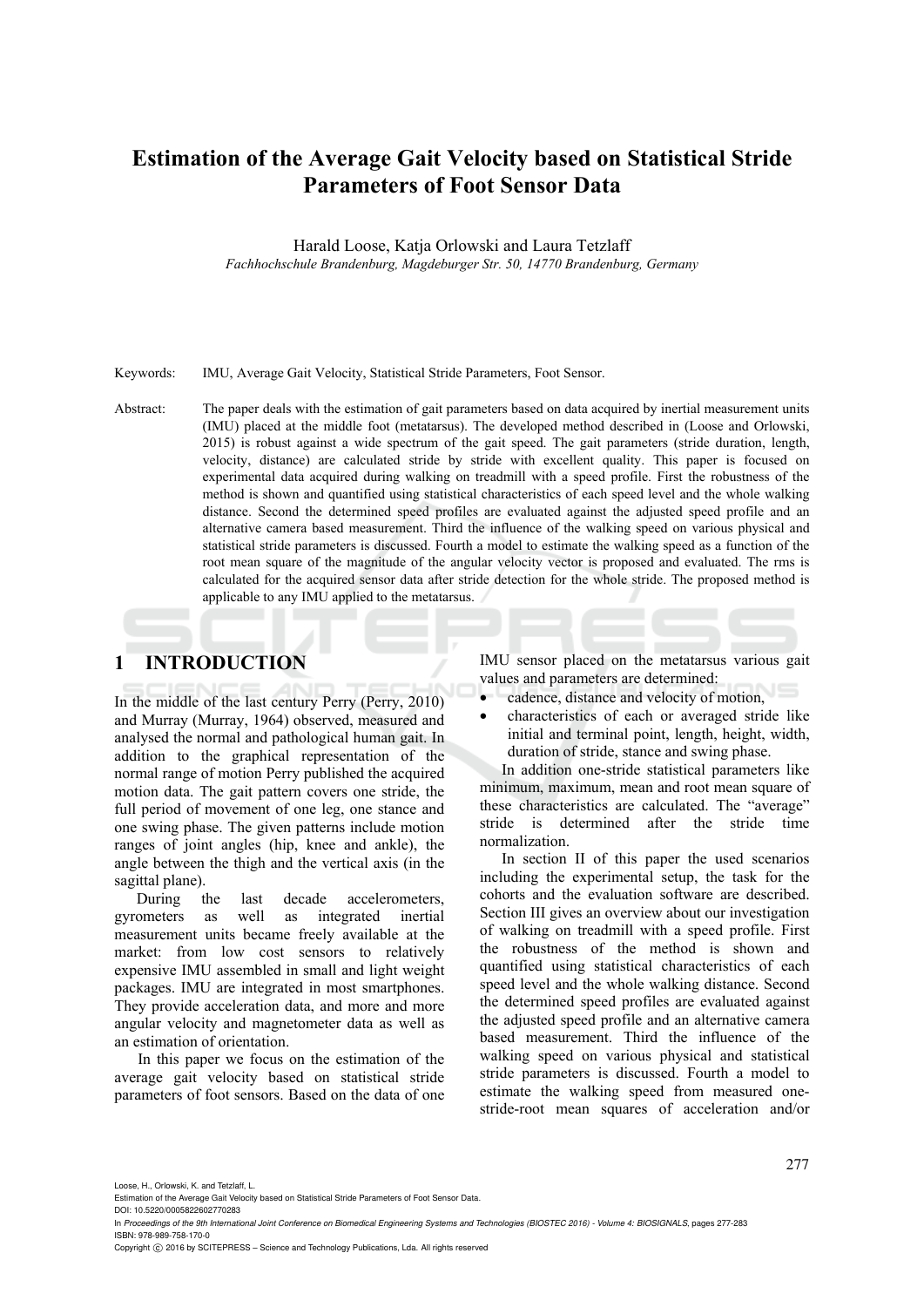angular velocity magnitudes is proposed and evaluated. The proposed method is applicable to any IMU applied on the metatarsus. A similar idea is given in (Juen et al., 2014) in the context of health monitoring using mobile phones. Finally we will conclude and give an outlook for further investigations. It is expected that the method can be applied to sensors placed above the ankle or at the trunk. It can also be implemented on smart phones.

# **2 SYSTEMS AND EXPERIMENTS**

For about five years we have been using sensor systems for the acquisition of various motion data. Sensors were applied directly to limbs/body were tested as well as position measurement systems, which are used for comparison in motion data acquisition. Since a couple of years we have focused on human walking, tried to understand the underlying process and to find best positions of sensors. Xsens MTw sensors providing strapped down data including sensor orientation are used. A robust and reliable algorithm which is applicable to a wide range of walking scenarios  $(\sim 2-8 \text{ km/h})$  was developed. The algorithm was evaluated on data acquired from foot sensors in two main scenarios addressed to a large number of healthy subjects.

### **2.1 9DOF Xsens MTw Sensors**

The 9DOF Xsens MTw sensor incorporates three microelectromechanical sensors: triple-axis gyroscope, accelerometer and magnetometer. Onboard, the data of the primary sensors are sampled at 1800 Hz. Strap-down integration (SDI) is used to estimate the orientation with a transfer rate of 60 Hz (for seven sensors). They are connected via Bluetooth to one Awinda station and the data acquisition software "MT Manager". All involved sensors are synchronized with high accuracy  $\approx 10$ s). The software provides linear acceleration a, angular velocity ω, magnetic field m and quaternion q. The sensors need calm or slow motion for calibration, to determine the initial orientation of the sensor with respect to the world coordinate system (Roetenberg, Luinge and Slycke, 2009).

### **2.2 Experimental Setup**

The sensors are clipped on body straps attached similarly to the left and right lower limbs and one in the middle of the back. Figure 1 shows two different placements of the sensor on the metatarsus. The

distances of the sensors from the floor as well as the length of the limbs are fixed in the experimental record of each subject.



Figure 1: Two placements of foot sensors (on the side – left, on the top of the foot - right).

### **2.3 Scenario**

This paper is focused on human walking on treadmill with a stepping-up speed profile over a time period of 8 minutes and a distance of about 640 meters. The speed was increased every minute from 2 km/h  $(0.56 \text{ m/s})$  to 8 km/h  $(2.22 \text{ m/s})$  with a step of 1 km/h and after decreased every 30 seconds to 5 km/h (1.39 m/s) and 2.5 km/h (0.79 m/s). It was repeated three times, first after 6 month and second after one week.

An additional test scenario was involved for the examination of distance accuracy: Straightforward constant walking outdoor on enough long distance  $(-175 \text{ m})$  on a flat and paved ground. The distance was measured alternatively with GPS and tape line.

**JBLIC ATIONS** 

# **2.4 Cohorts**

HNC

11 volunteers participating in the described treadmill scenario experiments were healthy persons between  $32\pm13$  years old,  $176\pm12$  cm height,  $77\pm20$  kg weight and a body mass index of 24±4. All of them provided informed consent.

### **2.5 Basic Ideas and Algorithms**

The first steps in data processing – digital filtering and estimation of the orientation matrix – are executed on-board on the sensor (Roetenberg, Luinge and Slycke, 2009). Using the delivered quaternion the vectors of acquired data are converted into the inertial coordinate system  $CS_0$  where the zaxis is vertical and the x-axis is directed to the magnetic North. The gravitation force is eliminated from acceleration and its integration can be separated between the vertical and plane motion.  $CS<sub>0</sub>$  is rotated so that the x-axis coincides with the estimated direction of motion. Analysing the gait pattern of the foot, i.e. acceleration, angular velocity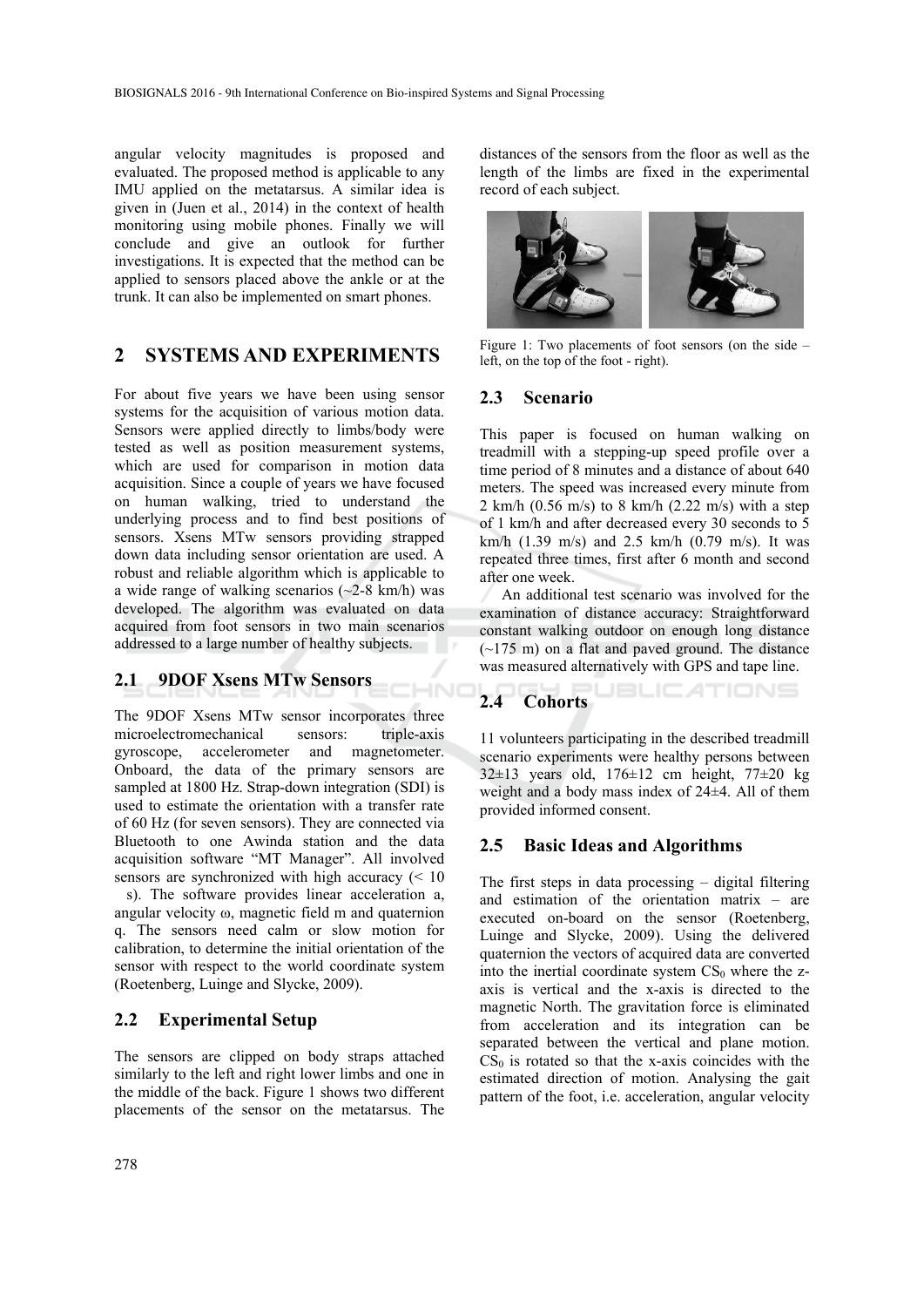and foot angle to vertical, gait events are identified which allow to detect precisely all gait cycles. While Perry (Perry, 2010) defines the beginning of a gait cycle at the initial floor contact we place it with respect to the needs of integration at mid stance. At this moment the foot is not moving, it stands on the floor. The initial conditions of the velocities and the distances, necessary for integration, are predetermined. More details are explained in (Loose and Orlowski, 2014 and 2015). The detection of gait cycles is executed for both feet.

#### **2.6 Evaluation Software**

We developed, implemented and tested all algorithms in Matlab®, V.: 2014b (www.mathworks.com). Figures are mainly produced in Matlab®, while tables were mostly processed in Microsoft Excel®, V.: 2010 (www.microsoft.com).

An editable MATLAB® script is available to process experimental data automatically step by step. After each step the intermediate results are saved. Figures can be created and written to hard disc.

The following steps are included:

- **Preprocessing**: reading and reorganizing sensor by sensor the acquired data, given in the sensor related coordinate system, transformation of sensor data into world coordinate system, elimination of gravity, calculation of orientation relative to the initial one, calculation of angles between z-axes of a sensor and the vertical or the horizontal plane, calculation of joint angles.
- **Processing**: estimation of direction of motion, calculation of candidates for gait events, plausibility check, determination of gait cycles, transformation of data into motion coordinate system, integration of acceleration, calculation of velocity and position data stride by stride.
- **Postprocessing**: calculation of physical and statistical characteristics for each stride and the whole walking distance, determination of average motion.
- **Evaluation**: building figures, extracting and processing tables.

The developed algorithm is described in more detail in (Loose and Orlowski, 2015).

## **3 DISCUSSION AND RESULTS**

In this section results from all scenarios and for all

sensors are presented. First evaluation results of the basic algorithm for both foot sensors in the test scenario, followed by the results of standard scenarios are listed.

#### **3.1 Test Scenario**

A quick test scenario was implemented to examine the accuracy of the determined distance. On the campus a path was identified where the subject walked two times a relative long distance straightforward on a flat and paved ground. The distance was measured with GPS (171-181 m) and a classical tape line (174.7 m) what can here used as the "gold standard". The measured distance for the right foot is 179,6 m and the left foot 179.4 m, i.e. the absolute error is  $\approx$  5m and relative error < 3 %. The subject made 108 strides. The average stride duration is 1.03 s, the length 1.66 m, the height 0.12 m, the width 0.04 m and the speed 1.60 m/s. All values are plausible. The result is excellent, but not validated yet.

### **3.2 Walking on Treadmill**

Eleven subjects participated in the walking on treadmill scenario with a speed profile from 2 km/h (scuffle) to 8 km/h (rush, jog) stepping 1 km/h. A small number of subjects switched from walking to jogging when the speed became uncomfortable  $(2 \times 7)$ km/h). This scenario was done by 11 subjects. Seven of them executed it once in April and twice in October 2015. 46 of 68 data sets acquired from foot sensors were analyzed. 12 data sets were corrupted (interruption of the data transfer via Bluetooth).

Sabatini (Sabatini et al., 2005) used a similar scenario to assess the determination of walking features using inertial foot sensors.

#### **3.2.1 Evaluation of the Method**

A distance of 643 m was monitored by treadmill; a distance of 680 m was determined by a camera based control measurement. From all data sets an average distance of 682 m was calculated in a range from 656 to 702 m. The mean stride speed is  $1.52 \pm$ 0.05 m/s. The number of strides varies between 401 and 471 and a mean of 441. The variance of the walking distance of about ±4% results from

- a small variation of the walking time and the treadmill speed, what was not determined,
- the intra-subject variance of walking and
- a systematic error (no filtering of the impact of the heel strike) and the variance of the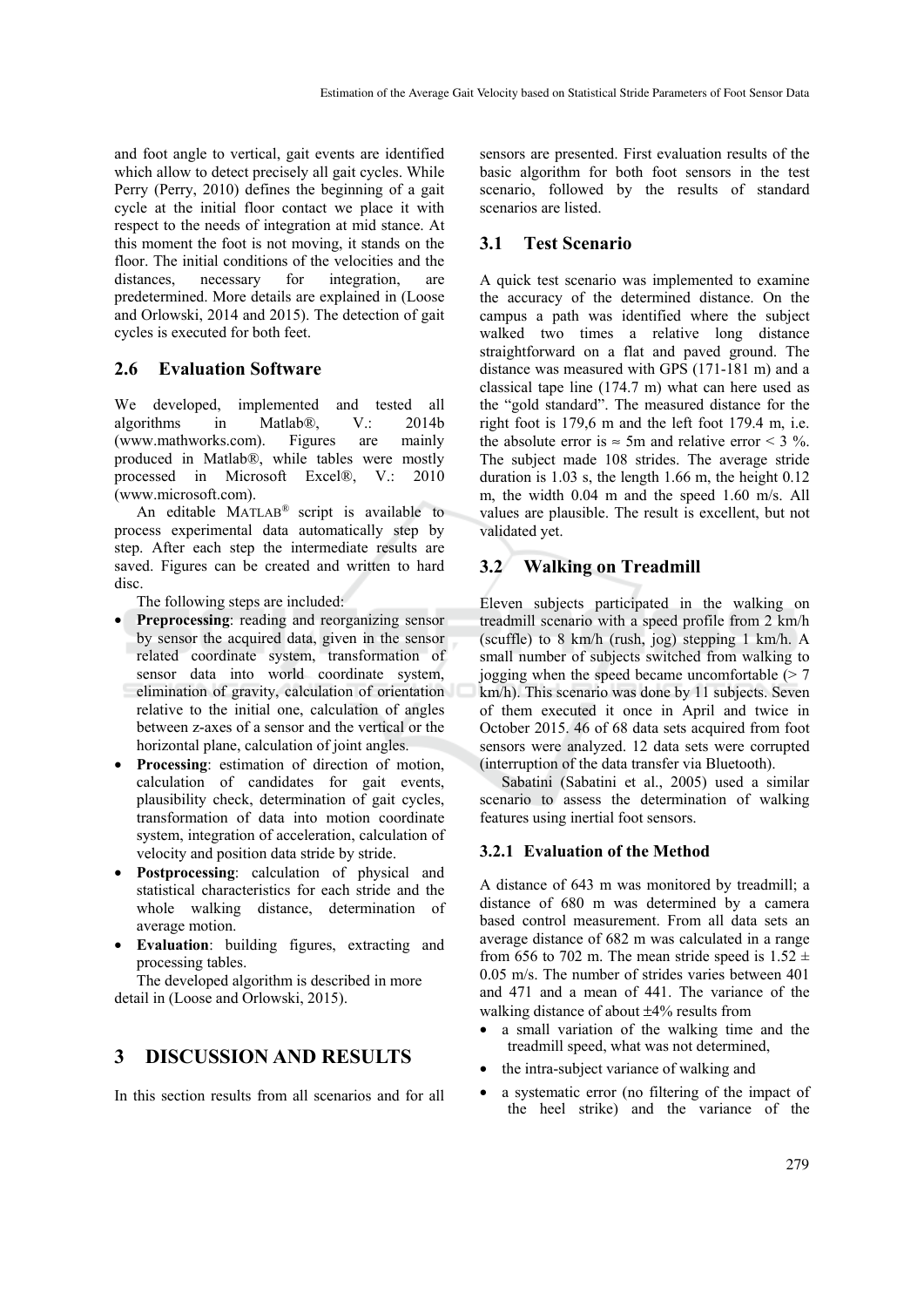calculation method (limited precision of the stride detection of  $\pm 16$  ms).

Table 1 and 2 summarize averaged characteristics of the gait what were first determined for each stride, then averaged over all strides of each data set and finally statistically evaluated over all data sets.

Table 1: Averaged over all foot sensor data sets stride characteristics (min – minimum, max – maximum, mean – mean value, std – standard deviation).

|      |                      | averaged stride characteristics |               |                            |                              |                                    |                      |  |  |
|------|----------------------|---------------------------------|---------------|----------------------------|------------------------------|------------------------------------|----------------------|--|--|
|      | dura-<br>tion<br>[s] | length<br>$\lceil m \rceil$     | height<br>[m] | width<br>$\lceil m \rceil$ | speed<br>$\lceil m/s \rceil$ | strike<br>angle<br>ro <sup>-</sup> | lift<br>angle<br>гот |  |  |
| min  | 1,03                 | 1,43                            | 0.08          | 0.02                       | 1,46                         | 17,97                              | 58,87                |  |  |
| max  | 1,21                 | 1,73                            | 0.17          | 0.06                       | 1,59                         | 36,32                              | 78,80                |  |  |
| mean | 1,10                 | 1,55                            | 0,12          | 0,04                       | 1,52                         | 26,20                              | 71,25                |  |  |
| std  | 0.06                 | 0,08                            | 0.03          | 0.01                       | 0,04                         | 4,59                               | 4,35                 |  |  |

Table 1 shows the duration, length, height, width and the velocity of an averaged stride as well as the strike and the lift angle of the foot. The variance of the stride characteristics over all data sets can be explained by different physical properties of involved subjects, e.g. their height, leg length and level of fitness.

Table 2: Correlation coefficients of by the stride duration normalized measured and average strides. The relevant components in the sagittal plane are averaged over all data sets (min – minimum, max – maximum, mean – mean value, std – standard deviation).

|      | correlation coefficient |            |           |          |           |  |  |  |
|------|-------------------------|------------|-----------|----------|-----------|--|--|--|
|      | forward                 |            | sideward  | vertical |           |  |  |  |
|      | acc                     | vel        | ang. vel. | acc      | vel       |  |  |  |
| mın  | 0,86                    | 0.94       | 0.91      | 0.76     | 0.88      |  |  |  |
| max  | 0.93                    | 0.99       | 0.97      | 0.87     | 0.95      |  |  |  |
| mean | 0.90                    | 0.98       | 0.94      | 0.81     | 0.92      |  |  |  |
| std  |                         | $\rm 0.01$ | $_{0.01}$ | 0.03     | $_{0.02}$ |  |  |  |

Data summarize in table 2 correlation coefficients between each stride execution (normalized by the stride duration) and the average stride (determined for the data set) and their statistically evaluation over all subjects. They reflect the small variance of the stride execution in the sagittal plane, while the variance in the other direction is significant (not shown in the table). By the way these results show the excellence of stride detection. The best correlation is observed for the angular velocity and linear velocities calculated by integration of the acceleration, smoothing disturbances of the acceleration. The highest variance is seen in the vertical component of

acceleration, what can be explained by the natural variance of the vertical movement of the foot and the influence of the heel strike which causes an additional pulse on the acceleration.

#### **3.2.2 Evaluation of Stride Velocity**

Every measurement of the treadmill speed can be evaluated against the adjusted treadmill speed profile. When a subject walks on the treadmill it has to adapt its walking to the speed of the treadmill in a natural way, i.e. increasing stride length and decreasing stride duration at the same time. Following the calculated stride velocity for each speed level can be interpreted as a measure of the treadmill speed.

All measurements are considered against the adjusted speed profile. The results are presented in figure 2. The plot shows that there is a very good coincidence between the mean stride length and the adjusted treadmill speed during stepping-up speed (small overestimating) and an underestimation during stepping-down speed. In the given speed range from 0.5 m/s to 2.3 m/s the differences are less than 0.1 m/s during stepping-up speed and twice of them during stepping-down speed.



Figure 2: Differences between measured and adjusted treadmill speed against their mean. Data of seven subjects and the optical system are included. The mean of differences is shown as red line, the 1σ-environment as a green.

The beginning of a new speed level was automatically detected observing the changes of the stride velocity. If the change from one stride to the next stride (or the average of a number of strides) is higher than a given threshold the beginning of a transition phase was registered. The transition phase between two levels, where the treadmill speed rises up or slows down and the subject tries to adapt to changing the treadmill speed, is still added to the following level. From this consideration the different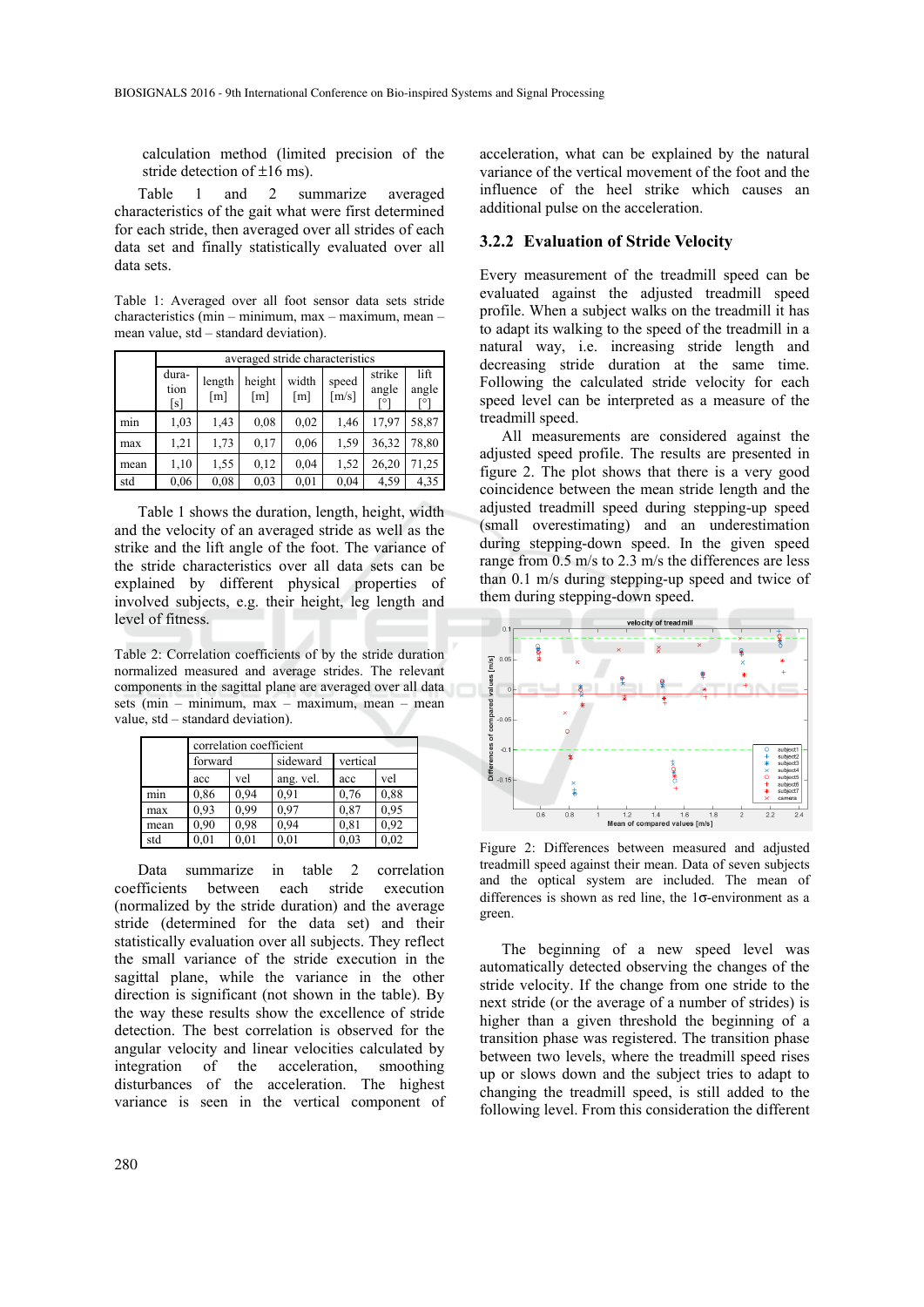effects during stepping up and down speed can be explained.

#### **3.2.3 Influence of the Walking Speed**

In figure 3 the dependency of essential stride characteristics like stride length, height, width and velocity, strike and lift angle, duration of stride, stance and swing on the numbers of steps is presented. The number of executed strides corresponds to the treadmill speed which was changed every 60, later every 30 seconds. It increases together with treadmill speed (see subplot "stride velocity"). Obviously stride length, height, width, strike and lift angle rise with increasing speed, while stride, stance and swing duration descend. Rising stride velocity is achieved by ascending stride length and descending stride duration. The relationship between the stance and swing phases is changing. The stance phase becomes shorter relatively to the swing phase.



Figure 3: Influence of the treadmill speed on stride characteristics: length, height, width, velocity, strike and lift angle, duration of stride, stance and swing (red – left, blue – right leg).

After any proper stride detection statistical characteristics of all available signals can be calculated. The determination can be executed for each component or any signal vector. For any stride the mean, minimum, maximum, median and root mean square (one-stride-rms) values as well as the standard deviation of all stride characteristics were calculated. In figure 4 the rms of the components of angular velocity, acceleration and velocity in dependence on the number of steps respectively the stride velocity is presented.

Comparing the "stride velocity" (see figure 3) with the curves in figure 4 the similarity is obviously what was expected for the rms of the stride velocity. It can be suggested that there is a relationship between the one-stride-rms of the magnitude of the acquired linear acceleration/angular velocity vector and the forward stride velocity.



Figure 4: Influence of the treadmill speed on the stride by stride calculated root mean squares of angular velocity, acceleration and linear velocity (brown – sideward, blue – forward, ocher - vertical).

#### **3.2.4 Estimation of Walking Speed**

The relationship between walking speed and RMS of the magnitude of the angular velocity vector calculated for any whole stride is investigated on the case of seven data sets of subjects. In figure 5 the calculated for each speed level averaged RMS of magnitude of the angular velocity vector against the stride velocity is presented. The equation of the quadratic fitting curve for the mean line was determined:

$$
rms = -0.36v^2 + 3.3v + 0.27
$$
 (1)

Obviously the quadratic curve fits the mean excellent and the seven other curves are very close to them. Equation (1) models the relationship between the walking speed, which is equivalent to the mean stride velocity, and the one-stride-rms of angular velocity vectors magnitude. To model the relationship between both values by a quadratic function seems to be satisfying, but the coefficients must be validated including more experimental data.

The Bland-Altman-Plot (Bland, Altman, 1986), shown in figure 6, points the quality of the approximation model (1). The "measured", i.e. calculated by the method described ahead, and the estimated using equation (1) one-stride-rms of the magnitude of the angular velocity vector are compared. The 1σ-environment of the differences between the values is given with  $\pm 0.12$  rad/s. It seems to be that the error of the model rises with the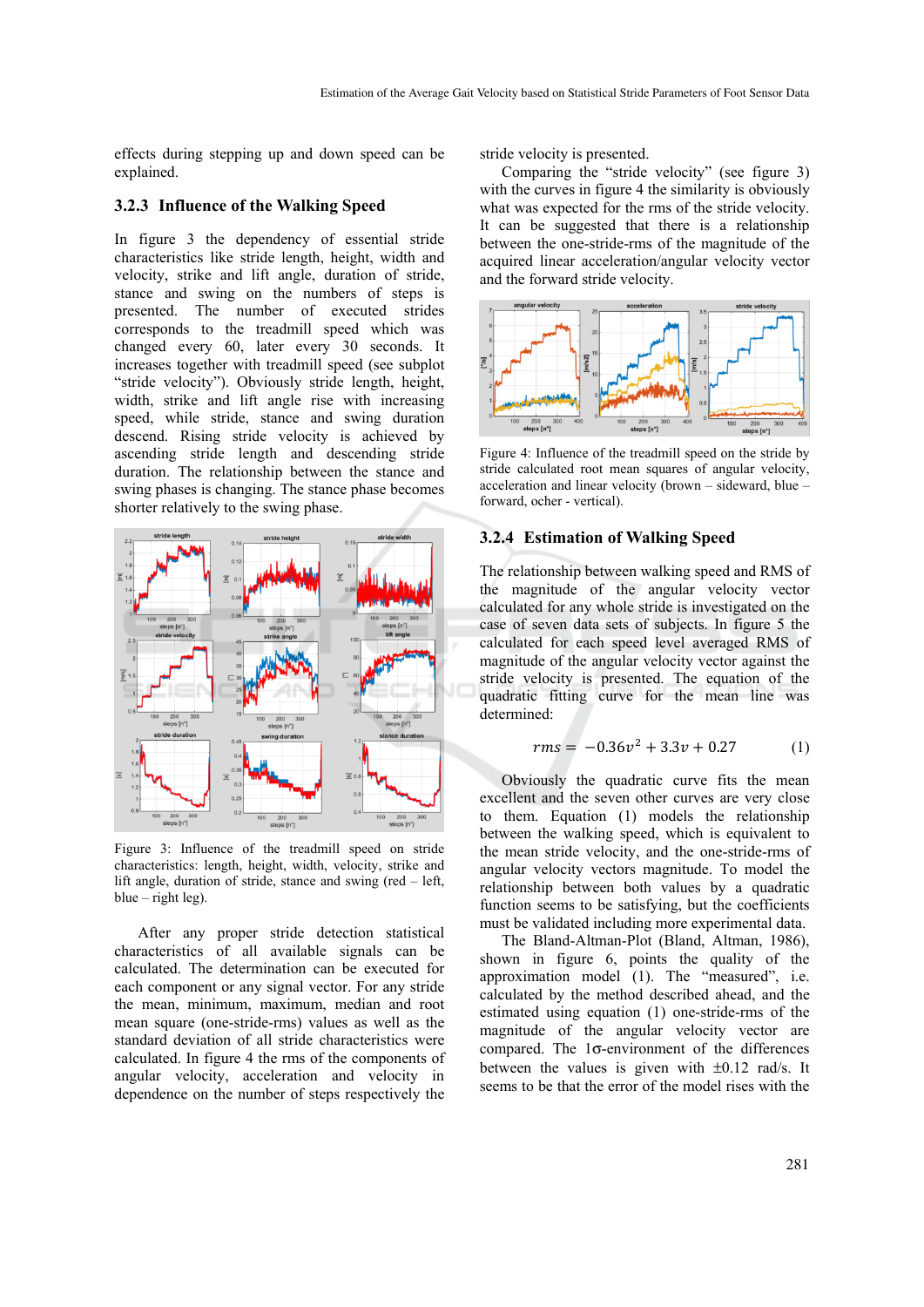value of the rms. The relative error is less than  $\pm 5\%$ (worst case).



Figure 5: One-stride-rms of angular velocity over stride velocity for seven subjects. The mean is shown bold red, the quadratic fitting curve dashed black. Additional, the equation of the fitting curve is given.



Figure 6: Differences between "measured" and estimated RMS of angular velocity magnitude over their mean. The mean of differences is shown as red line, the 1σenvironment as a green and the level of agreement as a blue line.

To determine the walking speed from the calculated one-stride-rms of the magnitude of the angular velocity vector – an inverse model is used:

$$
v = 0.03 \, \text{rms}^2 + 0.2 \, \text{rms} + 0.049 \tag{2}
$$

On the base on the model (2) an efficient algorithm to determine gait characteristics from IMU data (angular velocity) applied to the metatarsus can be developed. After an online stride detection, i.e. the phase between two successive gait events (see e.g. Orlowski, Loose, 2014) the onestride-rms of the magnitude of the angular velocity vector is calculated. Finally the walking speed is estimated. The walked distance can be determined. If more strides are included the results should improve.

### **4 CONCLUSIONS**

The paper dealt with the estimation of gait

parameters based on data acquired by inertial measurement units (IMU) placed at the middle foot (metatarsus). The developed method described in (Loose and Orlowski, 2015) is robust against a wide spectrum of the gait speed. The gait parameters (stride duration, length, velocity, distance) are calculated stride by stride with excellent quality. The numerical results are comparable with those of (Sabatini et al., 2005), are extended to the movement out of the saggital plane and are assessed for the full range of walking speed (2-8 km/h). This paper is focused on experimental data acquired by foot sensors during walking on the treadmill with a typical speed profile. The experimental setup, the scenario as well as the cohort were described. The accurateness and robustness of the method is shown on a test scenario, where the relative error of the determined walking distance was  $\leq$  3%. Then 46 data sets of the treadmill scenario were analyzed. Statistical evaluation over the whole walking distance and over all data sets shows excellent results for essential stride parameters like duration, length, speed and foot angles as well as good results for height and width having more natural intra- and inter-subject variance. The automatically determined speed levels are evaluated against the adjusted speeds showing satisfying agreement. The results are illustrated in Bland-Altman-Plots. The influence of the walking speed on various physical and statistical stride parameters is discussed. Based on this investigation a model to estimate the walking velocity from measured one-stride-rms of the magnitude of the angular velocity vector is proposed. A further evaluation of model and its parameter using all available data sets it will be implemented for any IMU attached to the metatarsus. It is expected that the method can be applied to sensors placed above the ankle or at the trunk as well as it can be implemented on smart phones.

# **REFERENCES**

- Perry, J. 2010. *Gait Analysis Normal and Pathological Function*. Slack Inc.
- Murray, M. (1964). *Walking patterns of normal men.* J Bone Joint Surg Am, 46A:335 – 360.
- Roetenberg, D., Luinge, H., and Slycke, P. (04/2009). *Xsens mvn: Full 6 dof human motion tracking using miniature inertial sensors*. XSENS TECHNOLOGY, White Paper.
- Orlowski, K. and Loose, H. (2014). *Simple Algorithms for the Determination of the Walking Distance based on the Acceleration Sensor.* Proceedings of